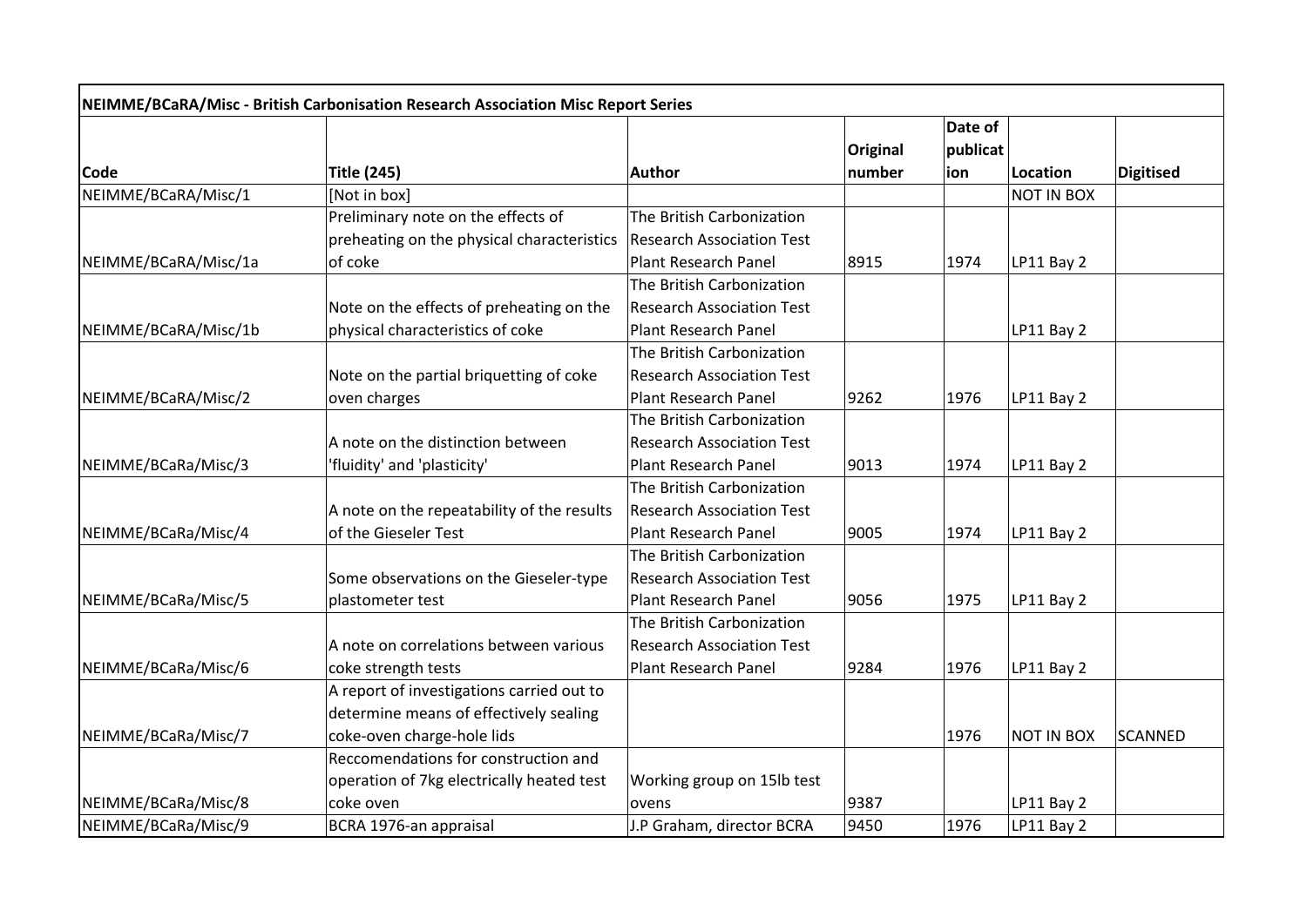|                       | Occupational hygiene and the coal-tar                              |                                  |      |      |                   |         |
|-----------------------|--------------------------------------------------------------------|----------------------------------|------|------|-------------------|---------|
| NEIMME/BCaRa/Misc/10  | industry                                                           | G. D. Braidwood                  |      | 1977 | <b>NOT IN BOX</b> | SCANNED |
|                       |                                                                    | The British Carbonization        |      |      |                   |         |
|                       | Proposals recieved for the programme of                            | <b>Research Association Test</b> |      |      |                   |         |
| NEIMME/BCaRa/Misc/11  | research 1982                                                      | <b>Plant Research Panel</b>      | A646 | 1981 | LP11 Bay 2        |         |
|                       |                                                                    | The British Carbonization        |      |      |                   |         |
|                       | Report on a visit to North America by G.D                          | <b>Research Association Test</b> |      |      |                   |         |
| NEIMME/BCaRa/Misc/11a | Braidwood, Mar-April 1977                                          | <b>Plant Research Panel</b>      | 9659 | 1977 | LP11 Bay 2        |         |
|                       | Report of a visit to Czechoslovakia May-                           | J.E Barker, J.P Graham, V.J      |      |      |                   |         |
| NEIMME/BCaRa/Misc/12  | June 1977                                                          | Pater                            | 9774 | 1977 | LP11 Bay 2        |         |
|                       | Impressions of the Russian coking                                  | J.E Barker, J.P Graham, J.G      |      |      |                   |         |
| NEIMME/BCaRa/Misc/13  | industry, 1977                                                     | Simpson                          | 9834 | 1978 | LP11 Bay 2        |         |
|                       |                                                                    |                                  |      |      |                   |         |
|                       | Note on the activities of the working                              |                                  |      |      |                   |         |
| NEIMME/BCaRa/Misc/14  | group on coal petrography March 1978                               |                                  | 9841 |      | LP11 Bay 2        |         |
|                       |                                                                    | The British Carbonization        |      |      |                   |         |
|                       | Proceedings of the symposium on tar acid Research Association Test |                                  |      |      |                   |         |
| NEIMME/BCaRa/Misc/15  | extraction, Tuesday, 11/04/1978                                    | <b>Plant Research Panel</b>      | A053 | 1978 | LP11 Bay 2        |         |
|                       |                                                                    |                                  |      |      |                   |         |
|                       | Conference of the British Coke Research                            | <b>British Coke Research</b>     |      |      |                   |         |
| NEIMME/BCaRa/Misc/16  | Association (1st: Leeds: 1944)                                     | Association                      |      | 1944 | LP11 Bay 2        |         |
|                       |                                                                    | <b>British Coke Research</b>     |      |      |                   |         |
| NEIMME/BCaRa/Misc/17  | The Polish Coking Industry, 1964                                   | Association                      | 5801 |      | LP11 Bay 2        |         |
|                       |                                                                    | The British Carbonization        |      |      |                   |         |
|                       | A note on the activities of the Working                            | <b>Research Association Test</b> |      |      |                   |         |
| NEIMME/BCaRa/Misc/20  | Group on Coal Petrography July 1979                                | <b>Plant Research Panel</b>      | A242 | 1979 | LP11 Bay 2        |         |
|                       |                                                                    | The British Carbonization        |      |      |                   |         |
|                       | Allocation of Effort in the programme of                           | <b>Research Association Test</b> |      |      |                   |         |
| NEIMME/BCaRa/Misc/21  | research 1980                                                      | <b>Plant Research Panel</b>      | A303 | 1979 | LP11 Bay 2        |         |
|                       | A report of a visit to Czechoslovakia, 9-                          | J.E Barker, V.J Pater, G.A       |      |      |                   |         |
| NEIMME/BCaRa/Misc/22  | 13/06/1980                                                         | Wade                             | A479 | 1980 | LP11 Bay 2        |         |